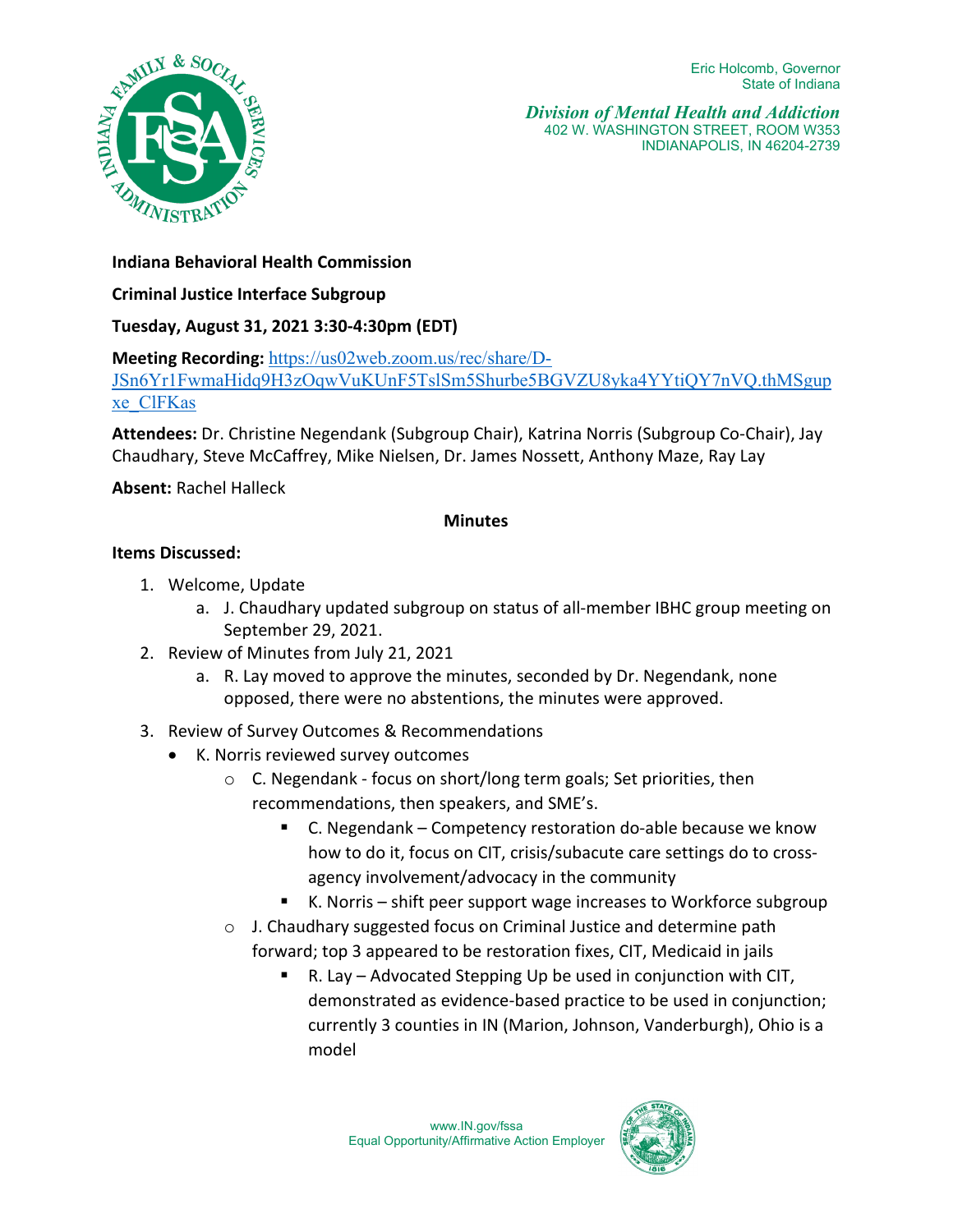- $\circ$  J. Chaudhary suggested using the Sequential Intercept Model (SIM), making a recommendation for each of the Intercept points.
	- C. Negendank agreed with approach
		- K. Norris advocated this approach helps to support advocacy for mental health courts
			- $\circ$  J. Chaudhary allows for making recommendations with SMART goals.
- $\circ$  C. Negendank for Intercepts 4 & 5, Medicaid expansion applies
	- J. Chaudhary in-jail provider being same as out of jail provider supports continuity of care, IN look at CMHCs; asked Sherriff Nielsen for this approach.
		- M. Nielsen Already try to approach where possible with supports in place while in facility through community partnerships, acknowledges the gap for when people leave, advocated all parties involved would agree this approach would be helpful for continuity of care
			- o A. Brinkley in chat community corrections moving in this direction
		- M. Nielsen focusing on expansion with intention of rehabilitation, not incarceration – make community correction facility option available
			- o K. Norris successes demonstrated in Vanderburgh County pilot
	- S. McCaffrey change language to "incarceration," rather than "jails" to ensure for including all who would need this area; advocated for 1115 Medicaid Waiver; fine to organize around SIM, but be specific in recommendations
		- J. Chaudhary this information to prep for meeting on 9/29/21 with all Commission Members and get votes on proceeding with recommendations
		- K. Norris we know other states that have been successful doing this, we can support our advocacy by looking at other areas.
- o C. Negendank confirmed with J. Chaudhary Subacute recommendation will be covered by a different subgroup
	- J. Chaudhary each subgroup present at all-member meeting, approximately 15-minute presentation of recommendations
- $\circ$  C. Negendank confirmed subgroup comfortable with using SIM
	- K. Norris once recommendations summarized, send out via email to subgroup for feedback